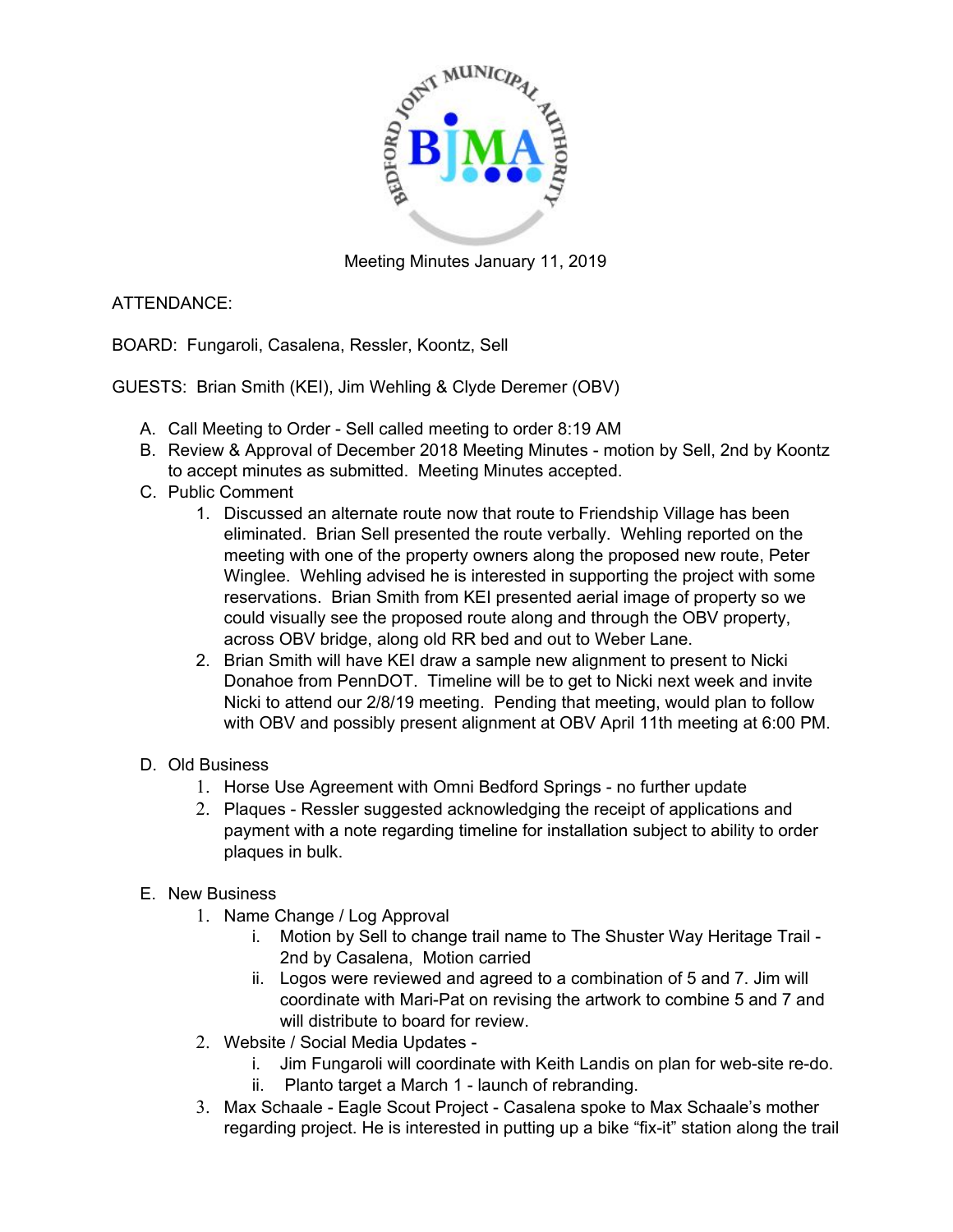as his project. In order to qualify for Eagle Scout project needs to be more than one station. Wehling suggested also putting one in Fort Bedford Park. Not quite ready to present a proposal and will continue to research project. Timeline is next 2 years.

- F. Reports of Officers
	- Chairman Coordinated with Clyde Deremer on attendance
	- Vice Chairman Announced the Winter Festival activities being hosted Jan 12th, Feb 16th and March - date to be determined. A portion of proceeds to be donated to the Shuster Way Heritage Trail.
	- Secretary Bridge Inspections will need discussed for 2020. Ressler to discuss with KEI how to handle in 2020.
	- Treasurer Presented Treasurer's Report, Profit & Loss Statement for 2018, as well as a budget for 2019. See Attached. Motion by Casalena to pay bills as submitted and approve budget with amendment of budgeted Web Costs to \$1,000, 2nd by Fungaroli. Motion carried. Koontz will also send notice to all donors of their donation.
	- Secretary- Treasurer -

Motion by Sell to adjourn meeting at 9:27 AM. Next Meeting will be February 8th, 2018 @ 8:15 AM